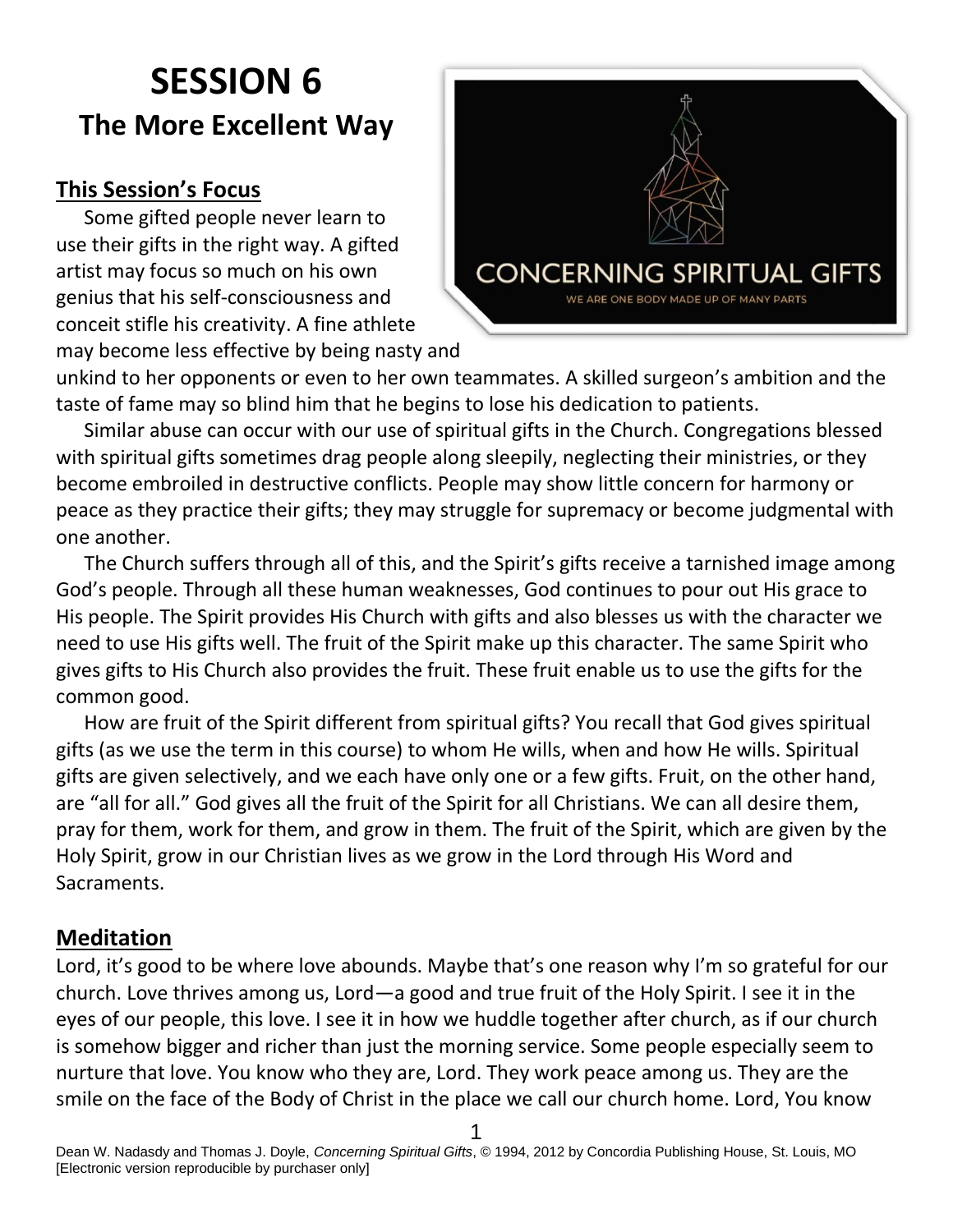how grateful I am for the gifts You've given our congregation. We are not a poor church, Lord. We are rich in gifts and in ministries! Today, though, I sing Your praises for our church's character, a blessing from Your Spirit as well. Gifts are best given and received in an atmosphere of love and joy and peace. So thank You, Lord, for the Spirit in our church. Amen

#### **Session Primer**

Read aloud the following news article. Use the questions that follow to discuss the article. PEACE CHURCH, VALLEY CITY, CLOSES DOORS

(Valley City) Peace Church, Valley City, closed its doors yesterday after a final service attended by thirty-two. Founded in 1922, the church once claimed a membership of eight hundred souls.

In recent years, the church has been involved in a series of conflicts, including legal battles in the courts. Ten years ago, the church's most recent pastor, William Lauder, arrived and began an active community outreach program. The church added day care, food and clothing closets, and lodging for the homeless to its programs.

For a while, Peace Church grew. Neighborhood people became church members. The leadership of the church also changed. In the process, many of the church's former leaders felt disenfranchised and disagreed with Lauder's community emphasis. A large group left the church to join nearby Trinity.

A second struggle occurred when a group of about a hundred members of Peace formed a charismatic prayer and praise group and met regularly at the church for their own services of prayer, tongues, and healing. The group pressured the pastor to renew the church with charismatic fervor, but met with little success. Lauder took a call elsewhere, and the group left to form their own church, Holy Spirit Church, a mile from Peace.

Since then, Peace has been embroiled in controversies over the sale of the land, the calling of a minister, the authority of elders in the church during a pastoral vacancy, and the church's support of various community organizations.

Many who joined the church during Pastor's Lauder's ministry left soon after his departure. Most of the community outreach programs have been discontinued. The church has been without a pastor for three years. An attempt to sell some of the church's property to pay outstanding debts has led to a struggle in the courts among church leaders.

When asked to describe what has happened to his former church, Pastor Lauder responded, "We grew everything at Peace except the fruit of the Spirit. We're all to blame, myself included. If we could do it all again, we'd do it differently, I know."

1. What factors, in your opinion, most directly led to the demise of Peace Church?

- 2. What might have been done differently at Peace?
- 3. What does the story show about the use of the gifts of the Spirit in the congregation?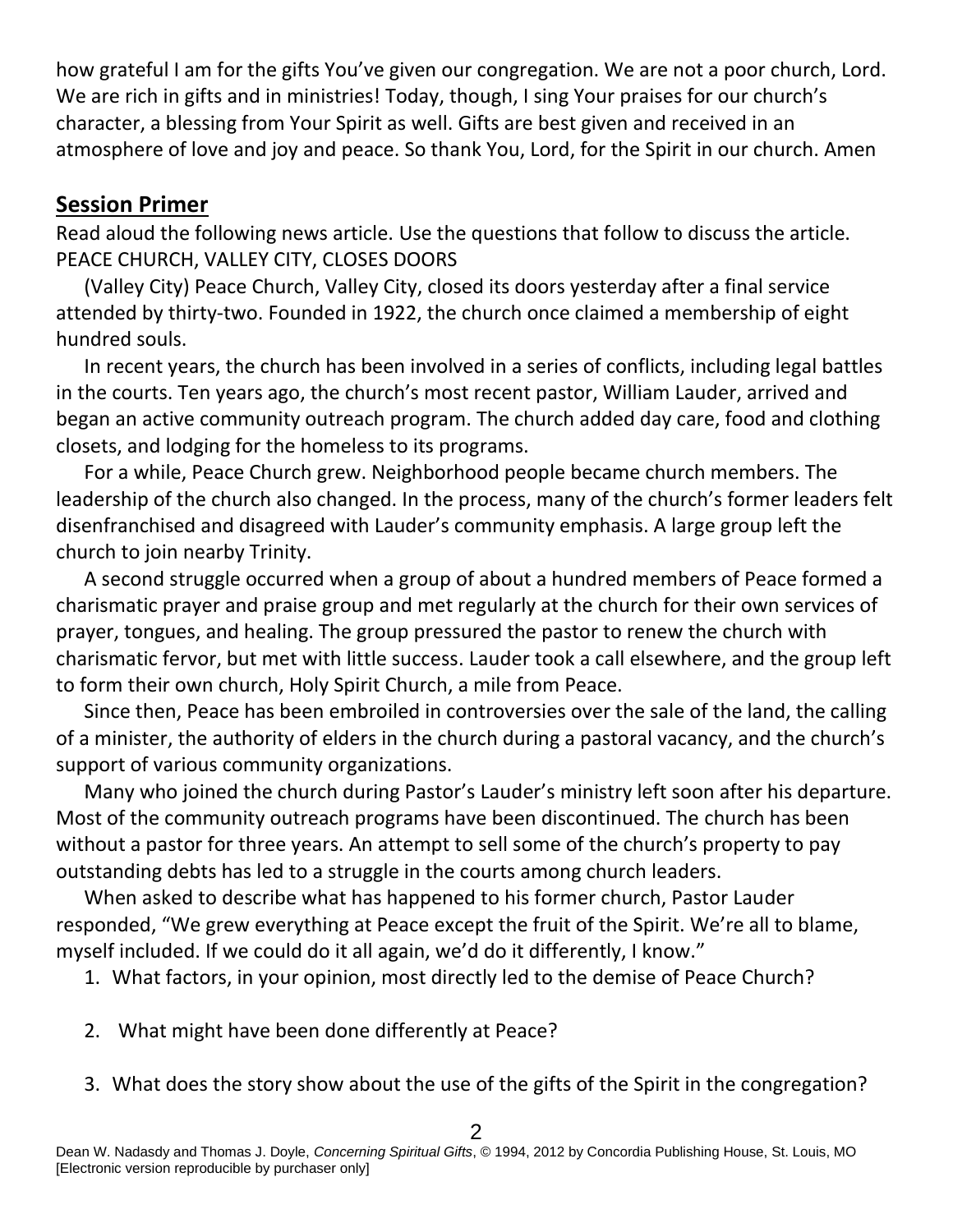# **Biblical Search and Study**

Discuss the following questions:

1. Read 1 Corinthians 12:31–13:13. Why do you think Paul so emphasized the need for love in the Church? What may have been happening in the Church at Corinth to prompt Paul's chapter on love? (For clues, see 1 Corinthians 12:20–21; 14:4, 26–33a.)



- 2. Read Galatians 5:16–26. Verses 22–23 list the fruit of the Spirit. These fruit may be defined as follows:
	- a. *Love*—The Christian character trait whereby God empowers us to seek the highest good of another, no matter the cost or sacrifice involved, and no matter how "deserving" the other may or may not be.
	- b. *Joy*—The Christian character trait whereby God enables us to find delight in the Lord, regardless of the circumstances of our lives.
	- c. *Peace*—The Christian character trait whereby God enables us to find wholeness and quietness of heart in the conviction that we are the Lord's.
	- d. *Patience*—The Christian character trait whereby God empowers us to be forbearing and forgiving with others, as our Lord is with us.
	- e. *Kindness*—The Christian character trait whereby God empowers us to be considerate and benevolent toward others, not irking or provoking them.
	- f. *Goodness*—The Christian character trait whereby God empowers us to express our sincere goodwill toward others at every point, even if it means criticism and rebuke.
	- g. *Faithfulness*—The Christian character trait whereby God empowers us to be trustworthy and reliable in our relationships with others.
	- h. *Gentleness*—The Christian character trait whereby God enables us to be submissive to His will, open to being taught, and compassionate for others' needs and emotions.
	- i. *Self-control*—The Christian character trait whereby God causes us to discipline ourselves so that we can serve others.

Now go back and circle the fruit you wish to nurture and need most right now as you consider your use of your spiritual gifts in the Church. Second, underline the fruit most needed by your congregation at this time. Third, place a check mark next to the fruit of the Spirit that are growing well in your congregation's spiritual garden.

3. Look at the list of fruit of the Spirit again. List an antonym (opposite) for each fruit. Why would these character traits cause division and conflict in the church?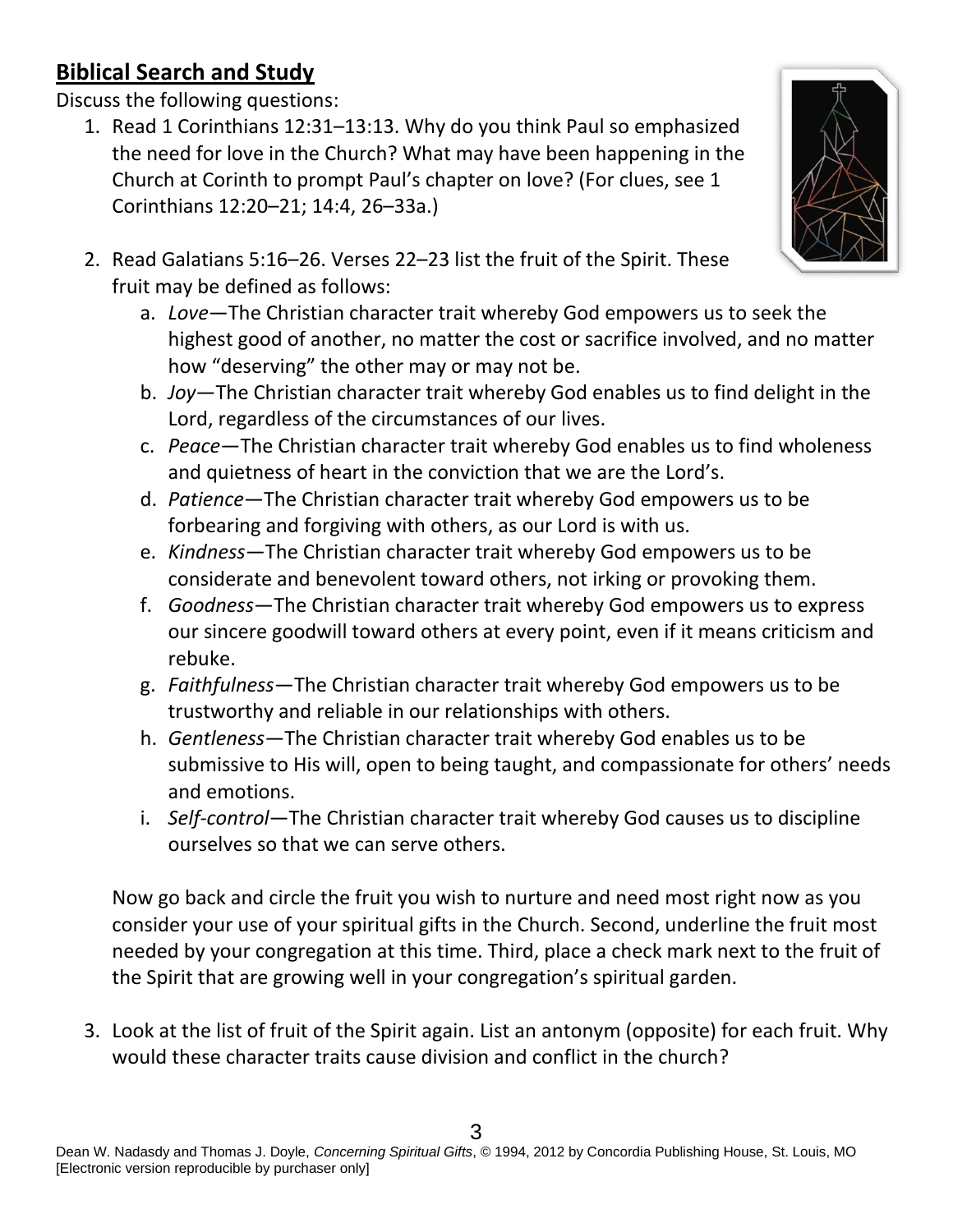- 4. Discuss ways the nine spiritual fruit can be nurtured. What are the means God has given His Church to enhance and strengthen our attitudes and character?
- 5. Think of a time when God enabled you to display one or more of the fruit of the Spirit in your personal life. Then think of a time when you displayed the antonym instead. If you feel comfortable doing so, share some of your feelings about these times.



## **What this Means for Us**

1. Spiritual gifts are evident in the Church through ministries and activities that Christians undertake. Fruit of the Spirit are the attitudes and character with which Christians use their gifts. In this context, the Spirit's gifts can be a real blessing in the Church. – Divide your class into two groups. Together you represent a Christian congregation at work in ministry. Group A should represent the worldly traits that sometimes mark the church. You may wish to refer to the antonyms you listed under question 3 above. Group B should represent the fruit of the Spirit at work in the church. They will express the Christian traits that move the congregation ahead in ministry.

– Role-play the following situations according to your group assignment. Members of Group A may speak to the situation on the basis of, for example, party spirit, impatience, or anger. Members of Group B may respond on the basis of, for example, kindness, gentleness, or self-control.

- a. It has been moved and seconded that every member of your congregation be involved in an all-area evangelism canvass.
- b. People are complaining that your new pastor is changing too much too fast.
- c. A council member recommends that you fund the education of a congregation member who will train at a synodical school to be a Christian teacher.
- d. A member of your church began to speak in tongues at a Bible class last Sunday morning.
- e. Your pastor and the principal of your Christian Day School do not get along and often clash at meetings.
- f. Your congregation is seriously divided over a proposal to build a new sanctuary.
- g. Your congregation's young people are asking for financial support for a service project at a nearby nursing home.